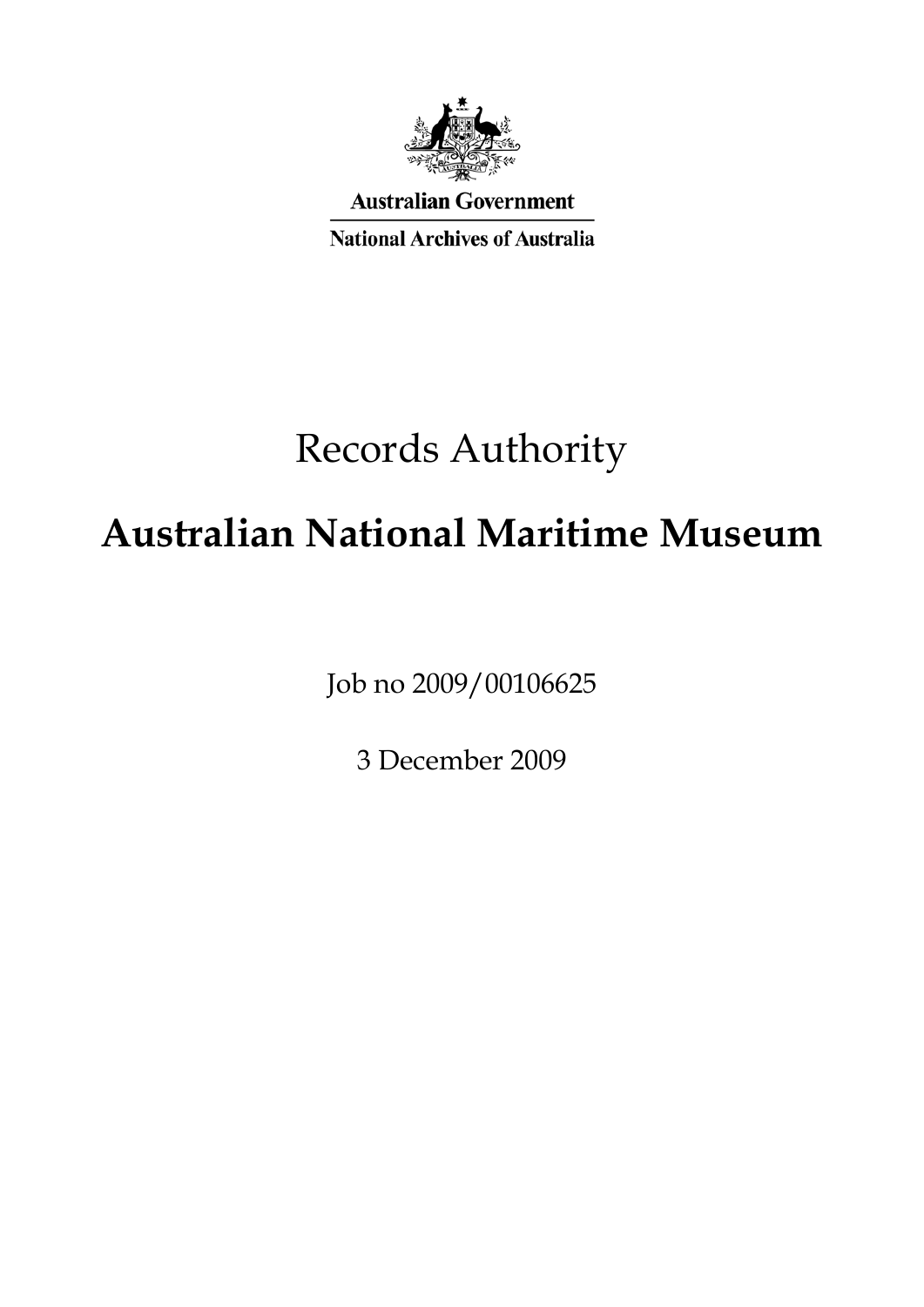© Commonwealth of Australia 2009

This work is copyright. Apart from any use as permitted under the *Copyright Act 1968,* no part may be reproduced by any process without prior written permission from the National Archives of Australia. Requests and inquiries concerning reproduction and rights should be directed to the Publications Manager, National Archives of Australia, PO Box 7425, Canberra Mail Centre ACT 2610, Australia.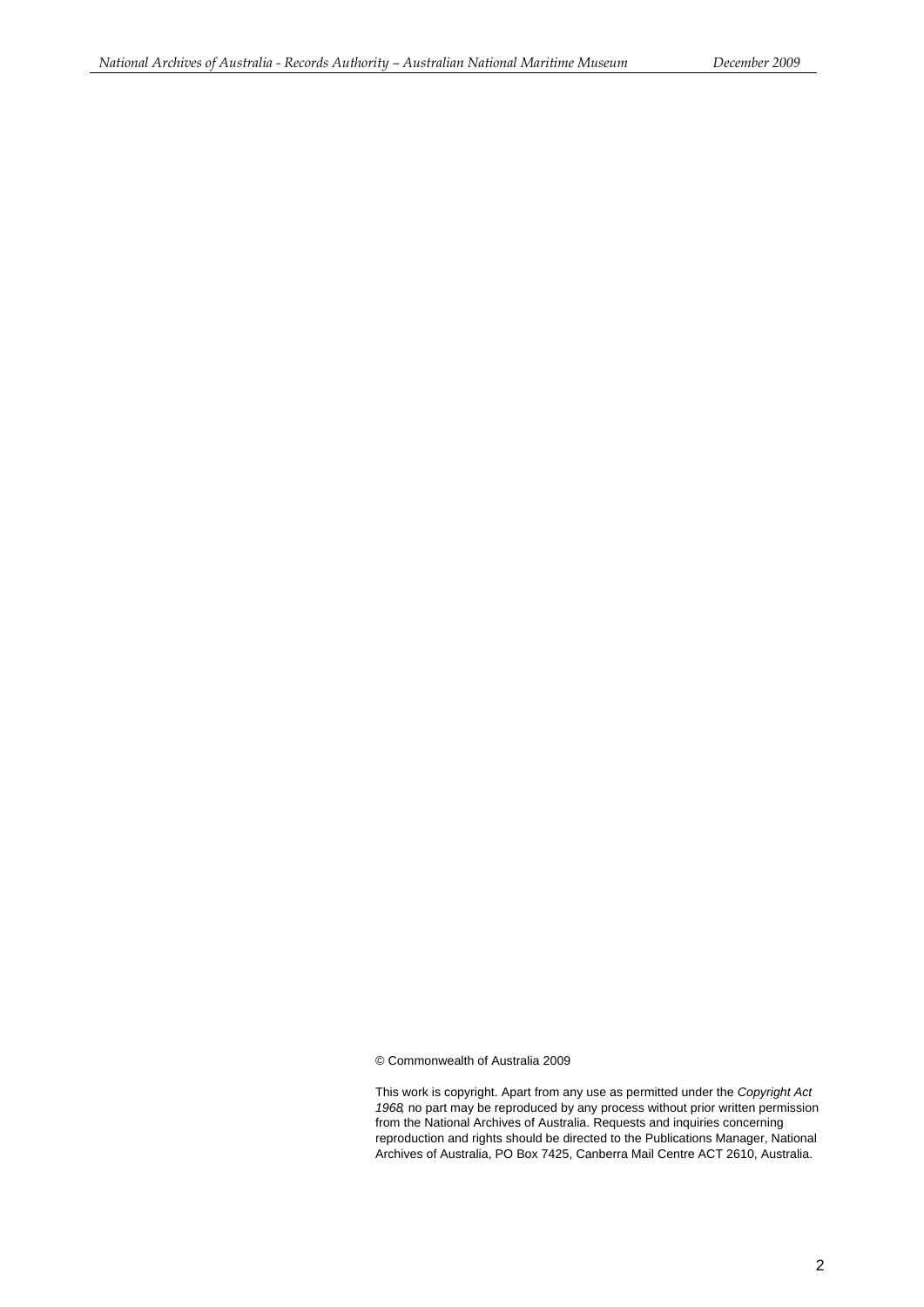## **CONTENTS**

| <b>INTRODUCTION</b>                  | 5  |
|--------------------------------------|----|
| <b>APPLICATION OF THIS AUTHORITY</b> | 6  |
| <b>CONTACT INFORMATION</b>           | 7  |
| <b>AUTHORISATION</b>                 | 8  |
| <b>CLASSES</b>                       |    |
| <b>COLLECTION MANAGEMENT</b>         | 10 |
| <b>COMMERCIAL SERVICES</b>           | 13 |
| PROGRAM MANAGEMENT                   | 15 |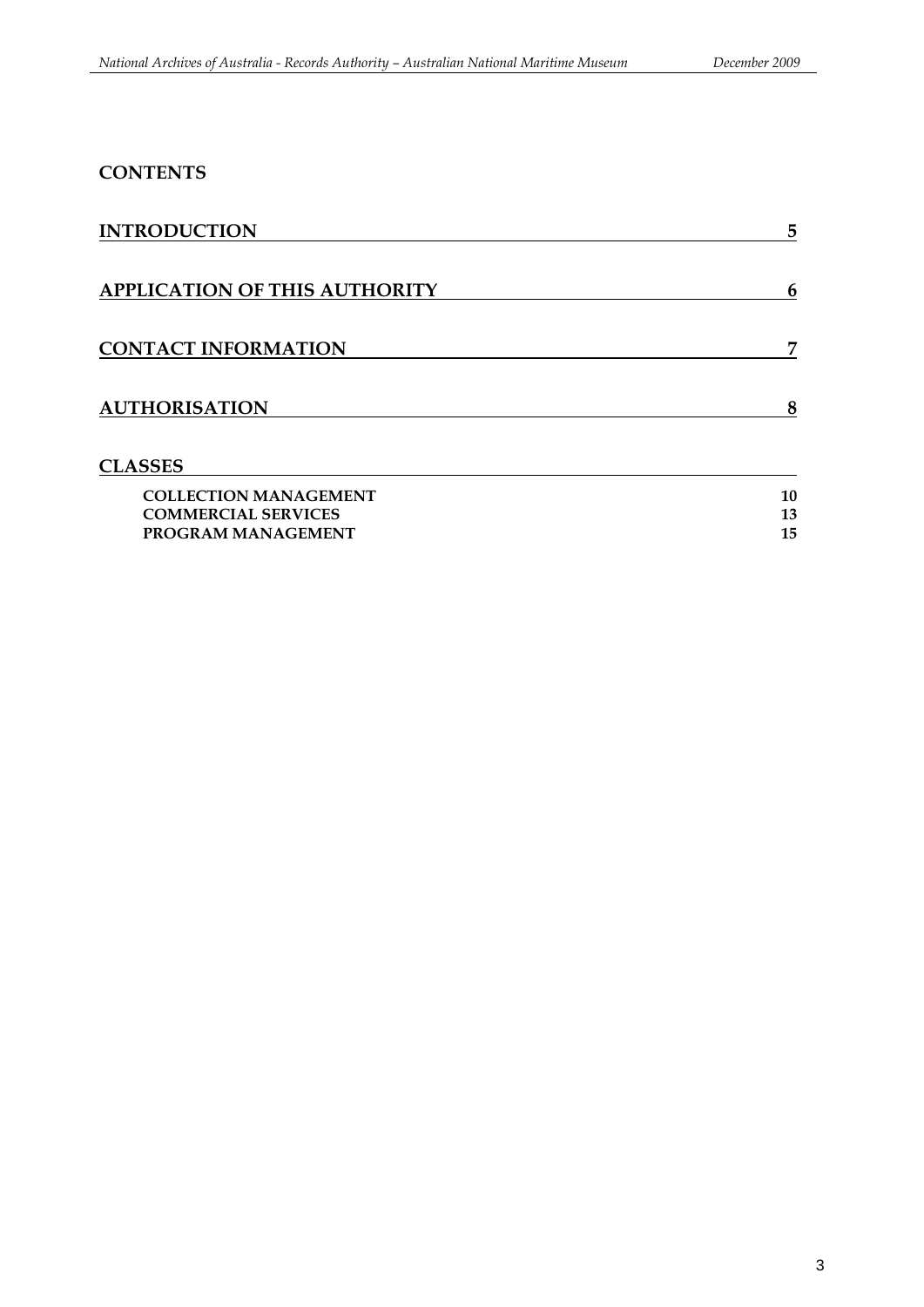[This page has been left blank intentionally.]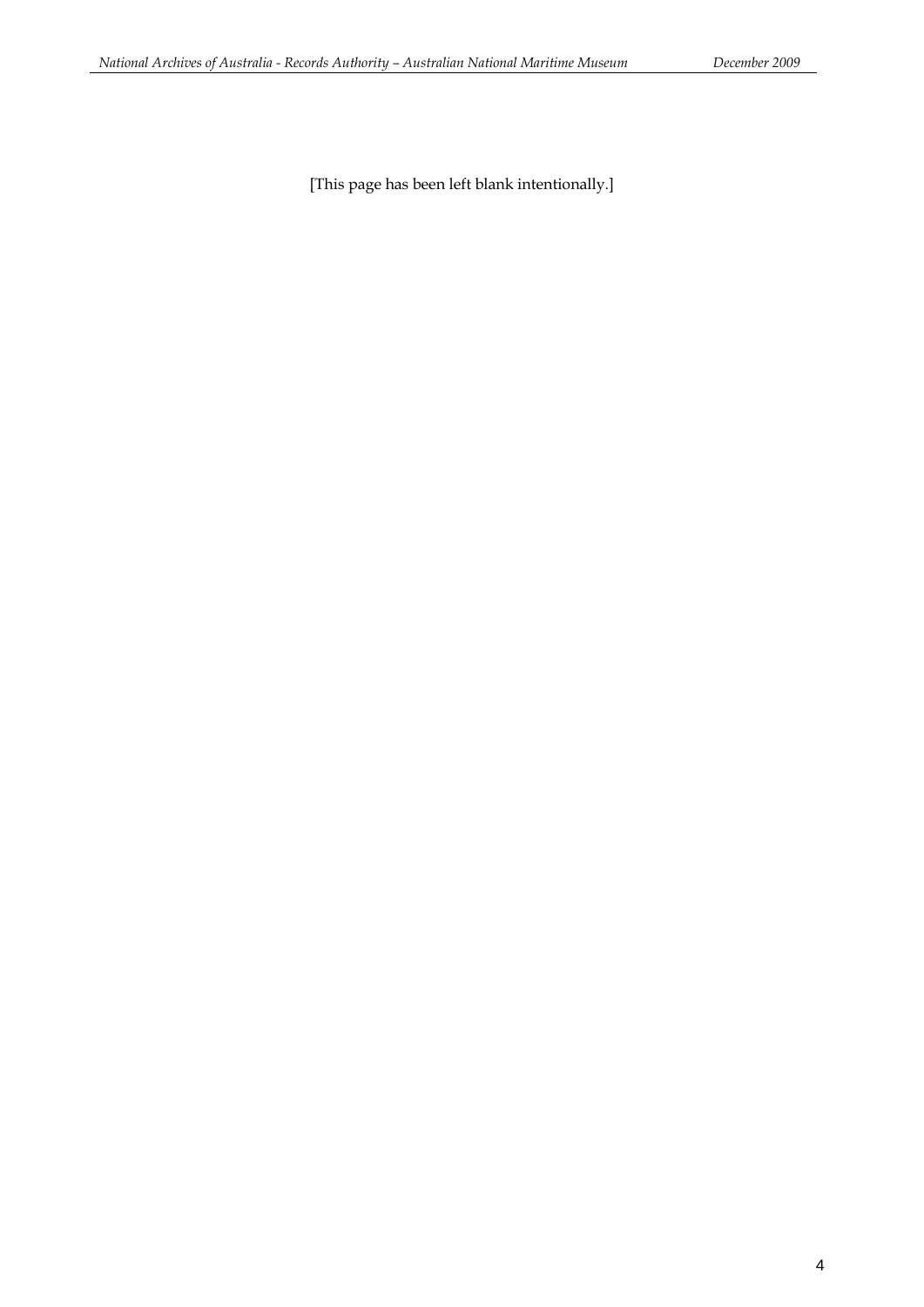### **INTRODUCTION**

The Australian National Maritime Museum and the National Archives of Australia have developed this Records Authority to set out the requirements for keeping or destroying records for the core business areas of Collection Management, Commercial Services and Program Management. It represents a significant commitment on behalf of the Australian National Maritime Museum to understand, create and manage the records of its activities.

This Authority is based on the identification and analysis of the business of the Australian National Maritime Museum. It takes into account the agency's legal and organisational records management requirements, and the interests of stakeholders, the agency and the National Archives of Australia.

This Authority gives Australian National Maritime Museum permission under the *Archives Act 1983*, for the destruction, retention or transfer to the National Archives of Australia of the records described. The Authority sets out those records that need to be retained as national archives and the minimum length of time that temporary records need to be kept. Retention periods for these temporary records are based on: an assessment of business needs; broader organisational accountability requirements; and community expectations, and are approved by the National Archives of Australia on the basis of information provided by the agency.

The Australian National Maritime Museum may use the following tools to dispose of their records:

- this Records Authority covering its agency specific records;
- general records authorities, such as the Administrative Functions Disposal Authority (AFDA), covering business processes and records common to Australian Government agencies; and
- normal administrative practice (NAP) which allows for the destruction of records where the records are duplicated, unimportant or for short-term use only.

As changes in circumstances may affect future records management requirements, the periodic review of this Authority is recommended. All amendments must be approved by the National Archives.

Advice on using this Authority and other records management matters is available from the National Archives' website at www.naa.gov.au or by contacting the Agency Service Centre at recordkeeping@naa.gov.au or (02) 6212 3610.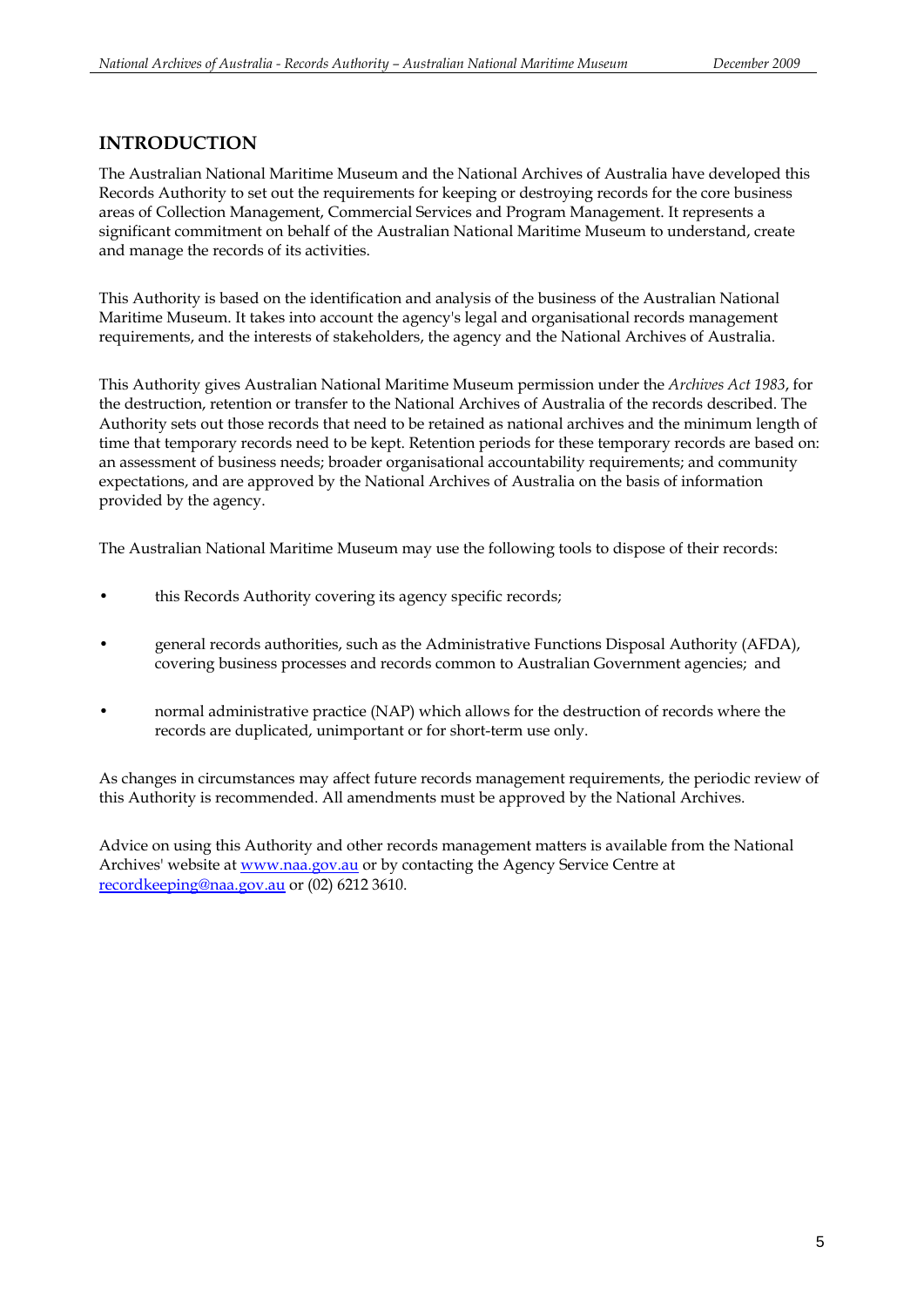### **APPLICATION OF THIS AUTHORITY**

1. This Authority should be used in conjunction with the Administrative Functions Disposal Authority (AFDA) issued by the National Archives to cover administrative records common to Australian Government agencies.

2. This Authority should be used in conjunction with general disposal authorities issued by the National Archives that cover other types of records that may be created by the Australian National Maritime Museum such as encrypted records and source records that have been copied.

3. This Authority is to be used to sentence records. Sentencing involves the examination of records in order to identify the individual disposal class to which they belong. This process enables sentencers to determine how long records need to be kept. Advice on sentencing is available from the National Archives.

4. Where the method of recording information changes (for example from a manual system to an electronic system, or when information is migrated from one system to a new system) this Authority can still be used to sentence the records created, providing the records document the same core business. The information must be accessible for the period of time prescribed in this Authority. The Australian National Maritime Museum will need to ensure that any software, hardware or documentation required to enable continuing access to the information is available for the periods prescribed.

5. In general, retention requirements indicate a minimum period for retention. The Australian National Maritime Museum may extend minimum retention periods if it considers that there is an administrative need to do so, without further reference to the National Archives. Where the Australian National Maritime Museum believes that its accountability will be substantially compromised because a retention period or periods are not adequate, it should arrange for a review of the retention period.

6. The Australian National Maritime Museum may destroy certain records without formal authorisation as a normal administrative practice. This usually occurs where the records are duplicated, facilitative or for short-term use only. NAP does not replace the arrangements agreed to in authorities. Advice and guidance on destroying records as a normal administrative practice is available from the National Archives' website at www.naa.gov.au.

7. From time to time the National Archives will place a freeze on some groups of records to prevent their destruction. Further information about disposal freezes and whether they affect the application of this Authority is available from the National Archives' website at www.naa.gov.au.

8. Records in the care of the Australian National Maritime Museum should be appropriately stored and preserved. The Australian National Maritime Museum needs to meet this obligation to ensure that the records remain authentic and accessible over time. Under section 31 of the *Archives Act 1983*, access arrangements are required for records that are in the open access period (currently after 30 years).

9. Appropriate arrangements should be made with the National Archives when records are to be transferred into custody. The National Archives accepts for transfer only those records designated as national archives.

10. Advice on how to use this Authority is available from the Australian National Maritime Museum records manager. If there are problems with the application of the authority that cannot be resolved, please contact the National Archives.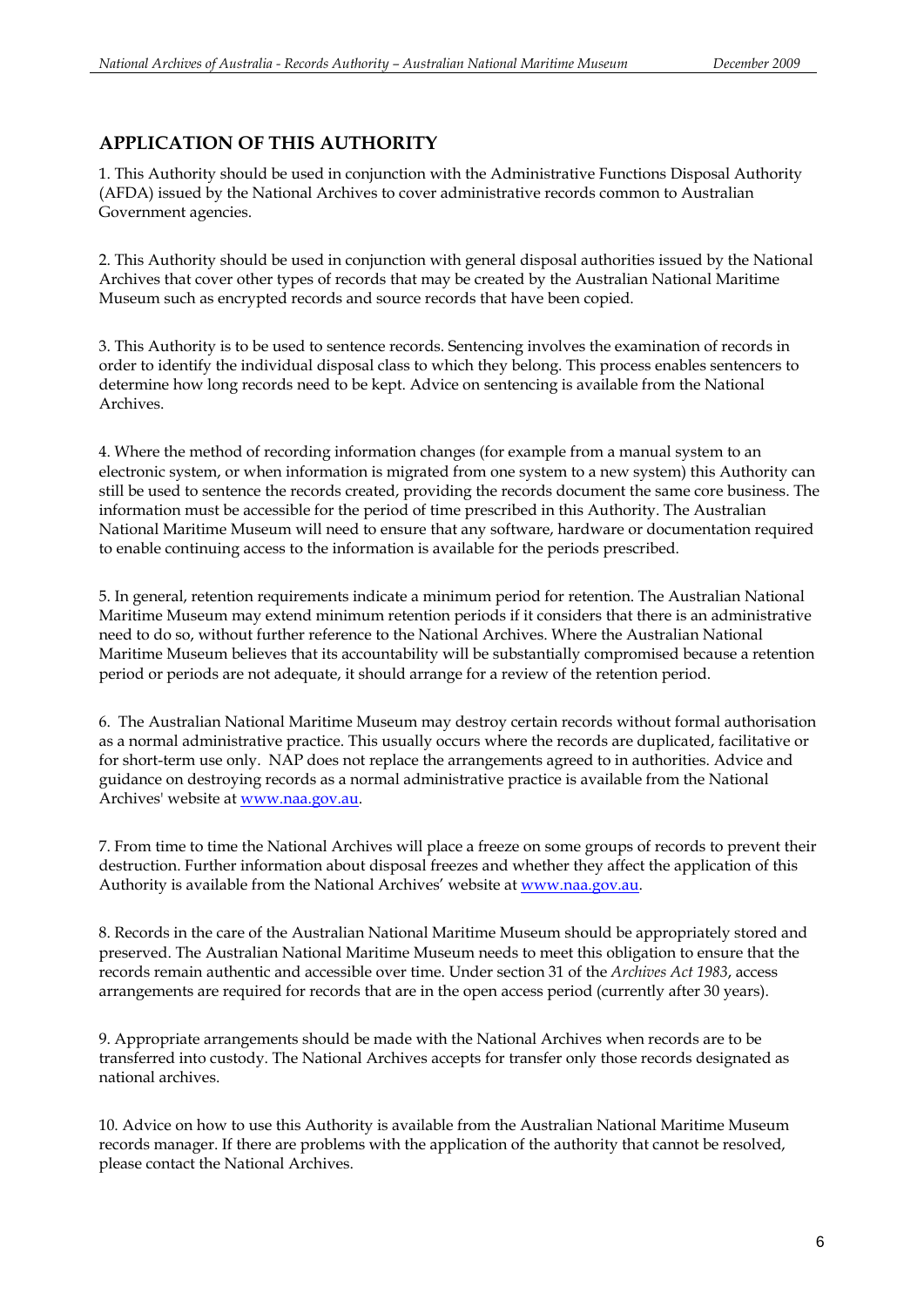### **CONTACT INFORMATION**

For assistance with this authority or for advice on other recordkeeping matters, please contact National Archives' Agency Service Centre.

Queen Victoria Terrace Tel: (02) 6212 3610<br>Parkes ACT 2600 Fax: (02) 6212 3989 Parkes ACT 2600 Fax: (02) 6212 3989<br>PO Box 7425 Email: recordkeepi Canberra Mail Centre ACT 2610

Email: recordkeeping@naa.gov.au<br>Website: www.naa.gov.au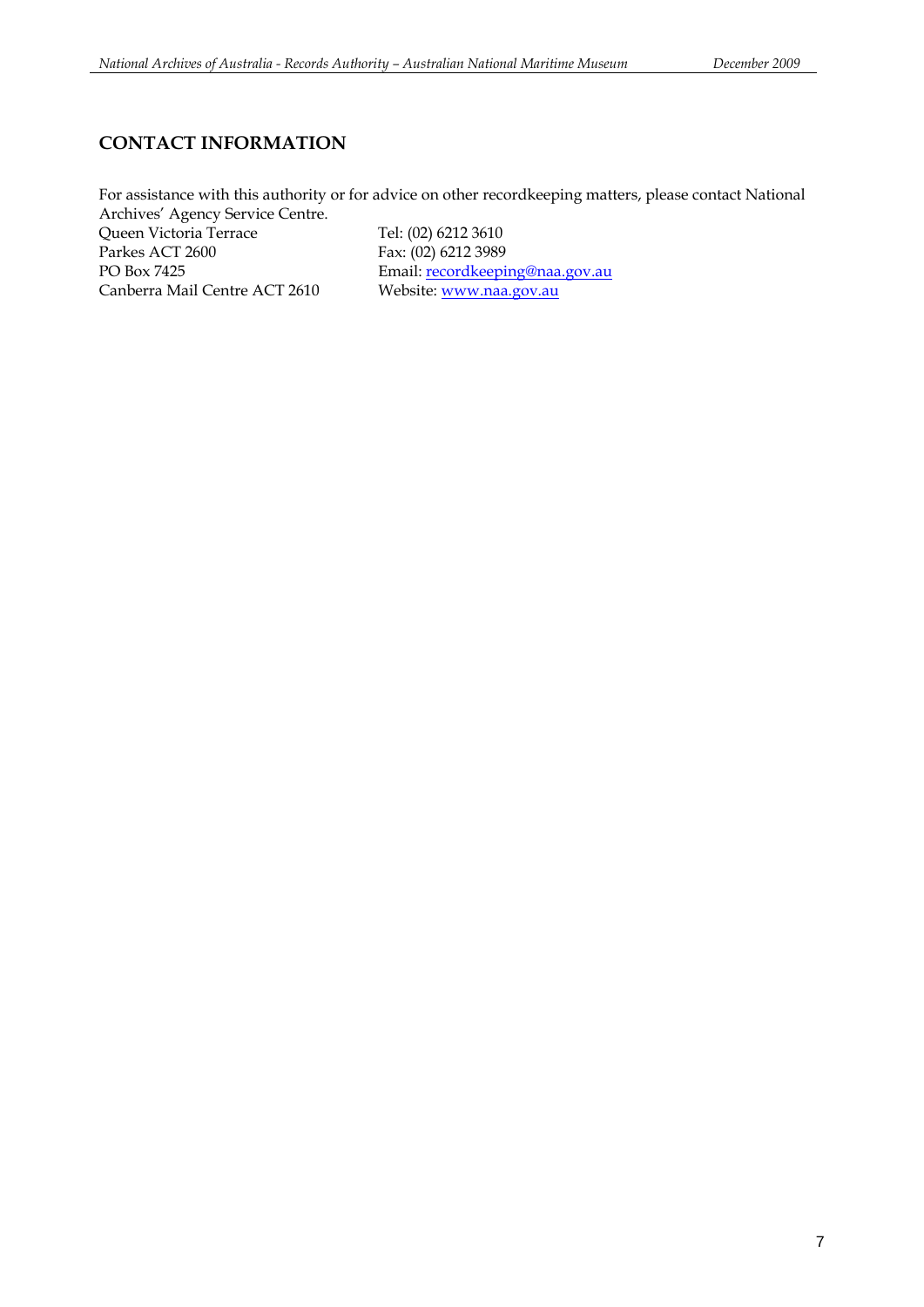## **AUTHORISATION**

**RECORDS AUTHORITY** 

**Person to whom notice of authorisation is given: Director**  Australian National Maritime Museum 2 Murray Street **Purpose:**  Darling Harbour Sydney NSW Authorises arrangements for the disposal of records in accordance with Section 24(2)(b) of the Archives Act 1983

**Application:** 

Collection Management **Commercial Services**  Program Management

This authorisation gives *permission* for the destruction, retention or transfer to the National Archives of Australia of the records described. The authority will apply only if these actions take place with the consent of the agency responsible for the core business documented in the records.

Authorising Officer

list

December 2009

Date **of** issue:

Ross Gibbs Director-General National Archives of Australia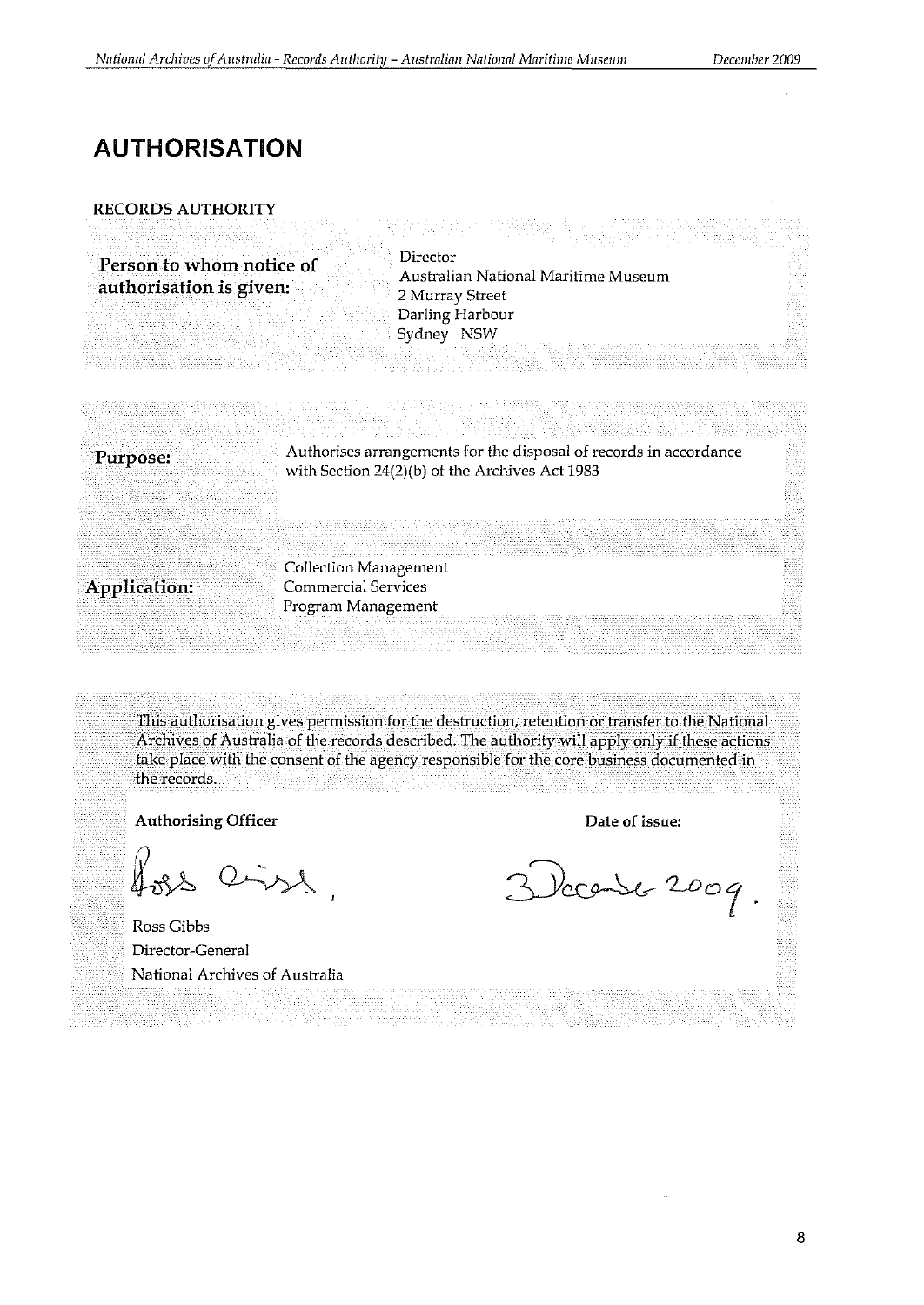[This page has been left blank intentionally.]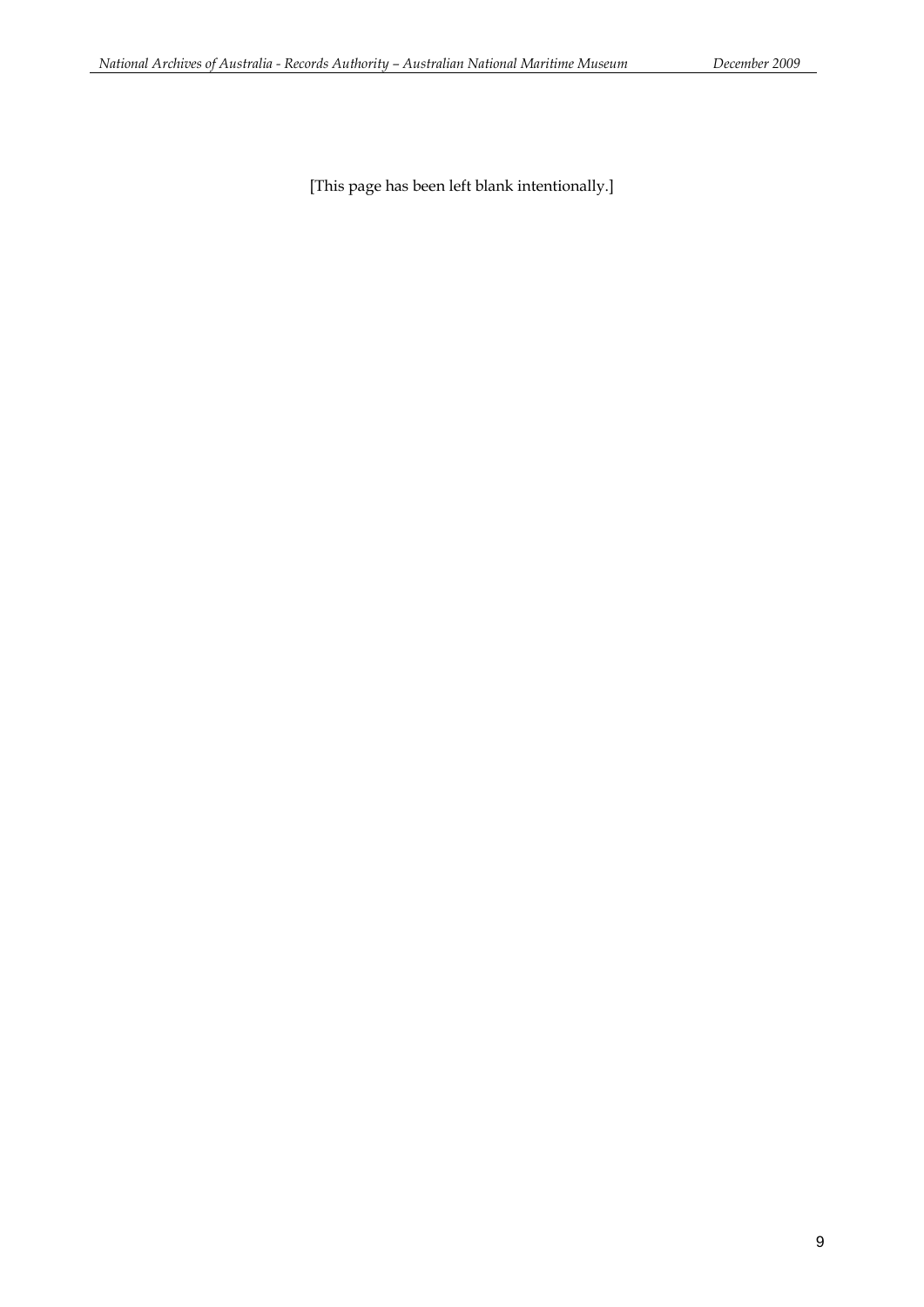## **COLLECTION MANAGEMENT**

The core business of developing and managing the national maritime collection which has the focus areas of indigenous communities, exploration and European settlement, convicts, migrants and refugees, Australian naval history, shipping and trade, environment and industry, maritime technology, maritime archaeology, sport and lifestyle, and Australian/American maritime experience. Also includes the management of other material, such as historical vessels, large objects and replicas, related to the maritime focus of the organisation.

Processes associated with this core business include:

- acquiring historical material through purchase (from private individuals, dealers, at auction), donation/bequest, gift as part of the Commonwealth Cultural Gifts Program or equivalent, field surveys, or as a transfer of assets from other Commonwealth, state and local government agencies
- researching, registering and documenting details of the material
- conserving and restoring historical material
- de-accessioning and disposing of historical material that is no longer required
- obtaining licences, permits, approvals and certification to undertake particular action, such as holding and discharging firearms
- providing loans of the material to other organisations
- developing policies and procedures for the management of the collection and other historical material
- taking inventory and valuing collection objects and other historical material.

*For programs, including exhibitions and public events, that involve the use of the collection, including vessel voyages, use PROGRAM MANAGEMENT.* 

*For professional relations and submissions concerning the organisation's role and programs as a collecting and cultural institution, use PROGRAM MANAGEMENT.* 

*For maritime research and archaeology programs use PROGRAM MANAGEMENT.* 

*For procuring the services of contractors and consultants and routine supplies required to manage the collection, use AFDA - PROCUREMENT.* 

*For building activities required to support the collection, including environmental controls, security and construction, use AFDA - PROPERTY MANAGEMENT.* 

*For strategic management committees that facilitate business planning for the organisation, including the collection and exhibitions committee, use AFDA - STRATEGIC MANAGEMENT – Committees.* 

*For incoming loans, including loans on long-term display in core gallery exhibitions, use PROGRAM MANAGEMENT.*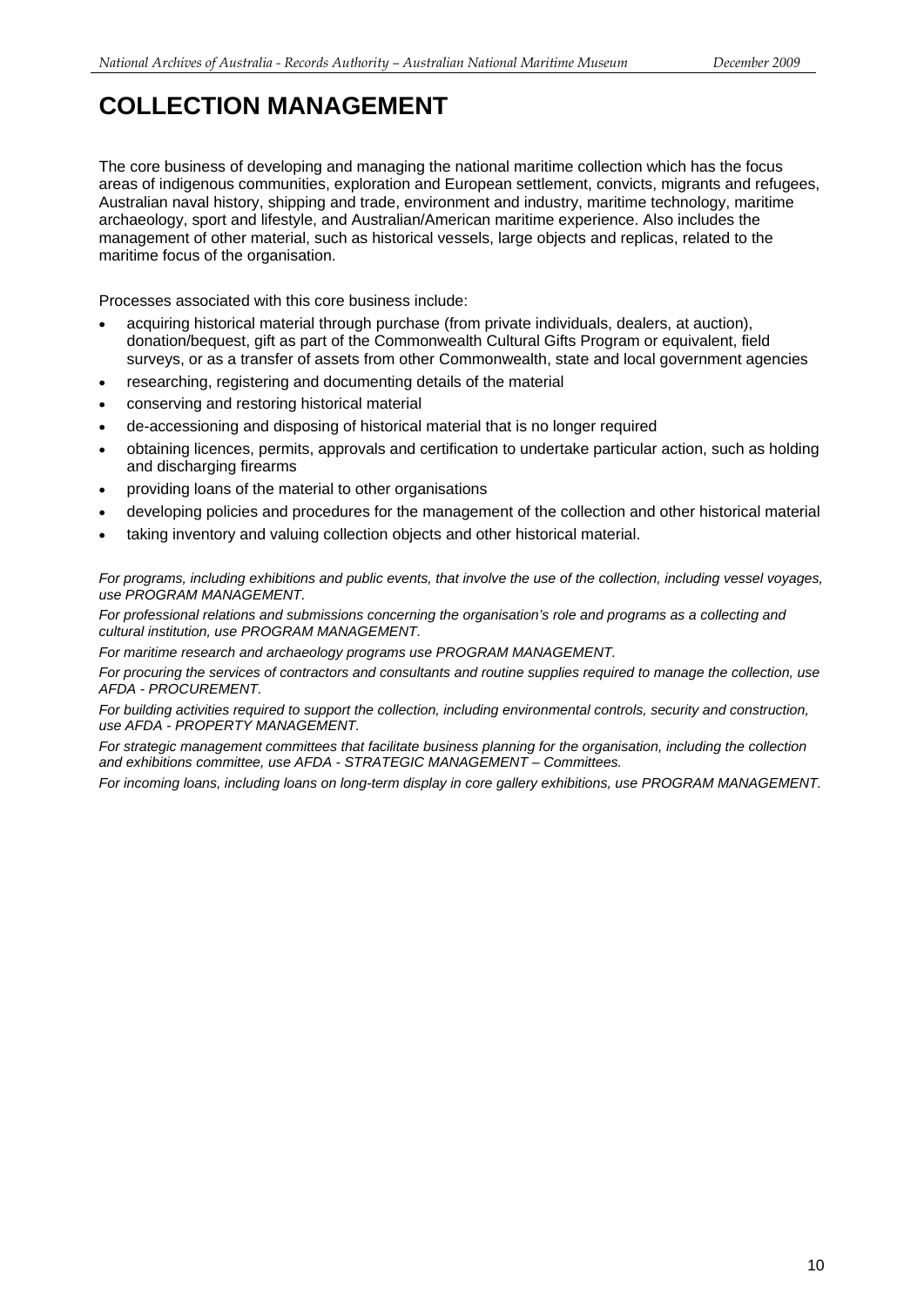## **COLLECTION MANAGEMENT**

### **Entry** Description of records Disposal action **Disposal action**

20061 Records documenting the collection management core business that relate to the high-level control, preservation, and use of the collection and that have a significant impact on its ongoing management. Includes:

- overarching collection management policies and plans, including the collection development policy and long-term preservation plans
- acquisition records, such as proposals and reasons for acquisition, provenance, invoices, deeds of gift, approvals, property rights agreements, including intellectual property rights and copyright, object description papers, object condition and conservation reports, and negotiations and letters of acceptance for items which are eventually accessioned
- records documenting proposed acquisitions for complex and/or high financial value objects that do not proceed
- accessioning and de-accessioning registers
- de-accessioning proposals and approvals
- records documenting conservation work and treatment undertaken for historical material/collection items where the material form of the entity is affected, includes maintenance treatment of large objects and vessels
- control records, such as the collection management database, classification methods, other catalogues and registers and metadata that provide essential finding aids and provenance for the collection
- large object and vessel management plans
- original research and digital or audiovisual productions supporting accessioned historical material/collection item history and use, such as those which contain rare or unique accumulations of material on a topic or case, including oral history projects
- master set of guides to the collection and exhibitions, including vessels, and associated background research
- outgoing loans where significant objects are loaned or where there is high level interaction with an organisation with whom the museum has a cultural affinity.

Retain as national archives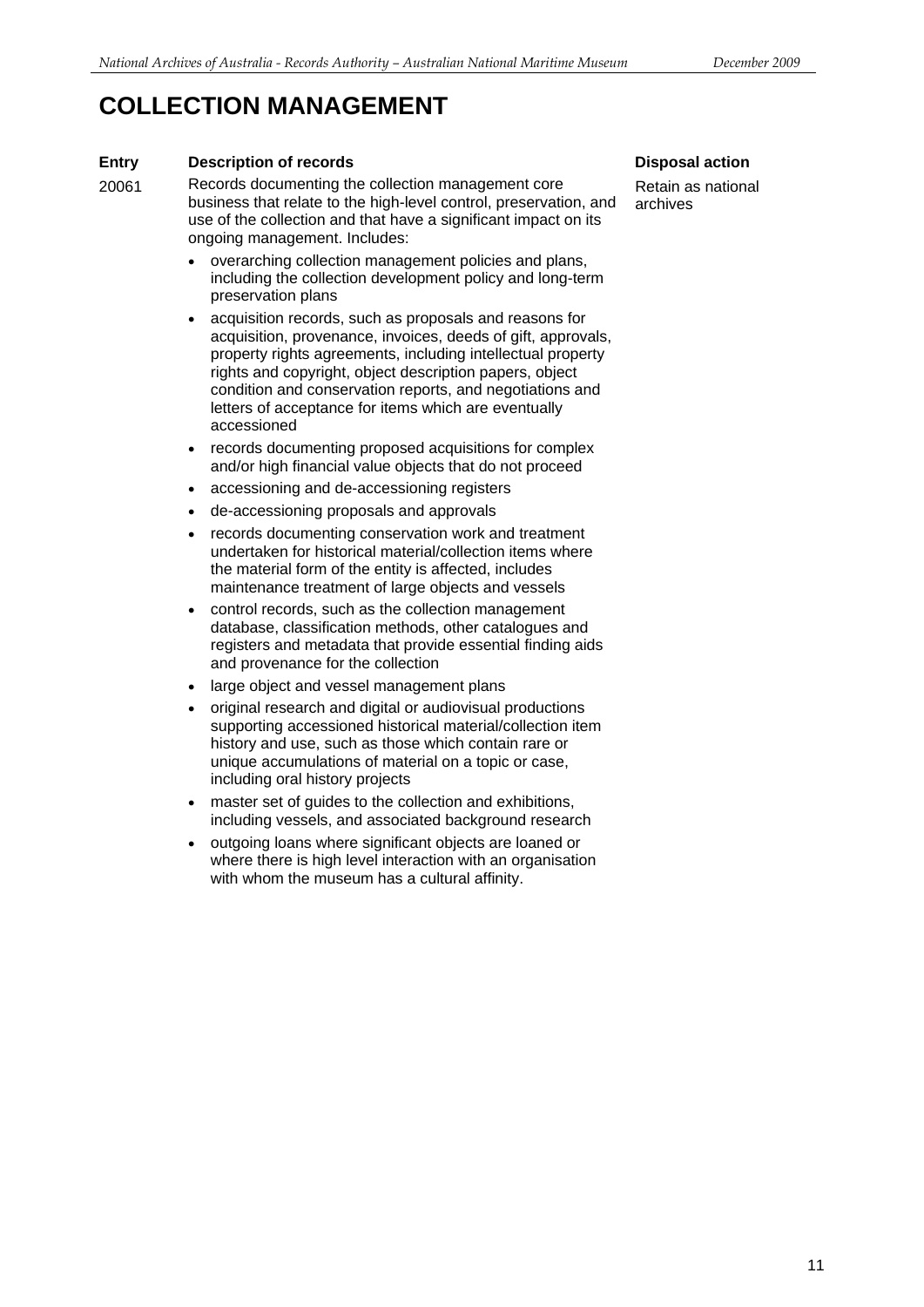## **COLLECTION MANAGEMENT**

#### **Entry Description of records Disposal action Disposal action**

20062 Records documenting the collection management core business that relate to routine acquisition, control, preservation and use of the collection and do not have a significant impact on its ongoing management. Includes:

- records relating to routine acquisitions where the acquisitions do not proceed
- sources for potential acquisitions, including offers made by the public
- background information for potential acquisitions that does not constitute original research
- written requests, application forms, approvals, and agreements for routine incoming loans and routine condition reports on incoming loans
- records documenting use of accessioned objects, including reproduction rights, copyright and other applications of intellectual property rights
- reports and application forms for outgoing loans of the organisation's historical material
- routine conservation treatment and maintenance reports and records, including large object and vessel maintenance schedules, where there has been no change to the item's material form
- responses to public enquiries that relate to the collection management function

20063 Records documenting routine administrative and compliance matters concerning the collection management core business. Includes:

- day-to-day collection management policies and procedures, such as conservation policies and procedures, registration procedures, vessel operational procedures, and inventory control procedures
- collection inventory, valuation and insurance records
- licences, permits, approvals and certification for undertaking actions, such as the keeping and use of firearms, vessel certification, quarantine permits and vessel radio-communications licences

Destroy 20 years after last action

Destroy 7 years after last

action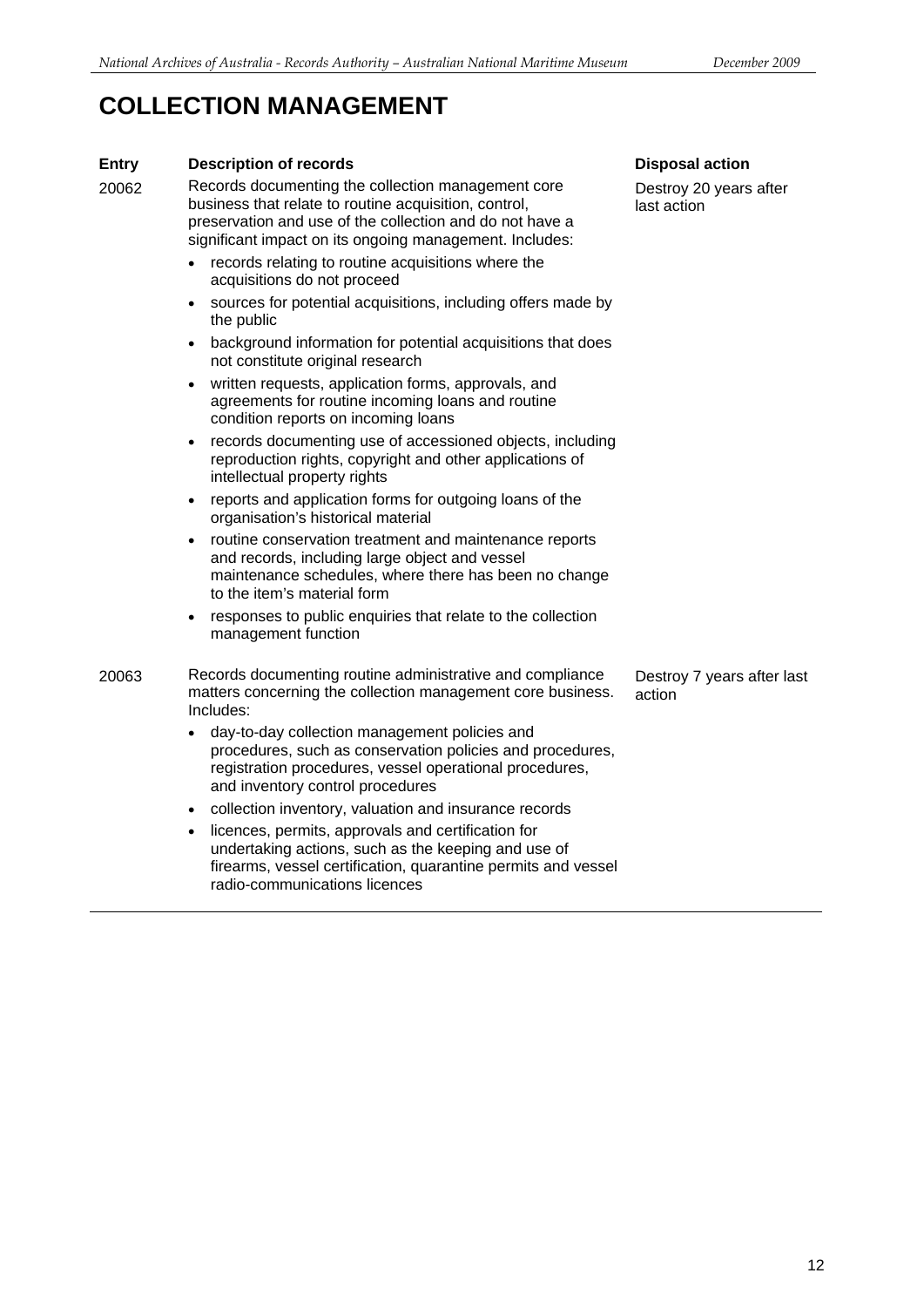## **COMMERCIAL SERVICES**

The core business of promoting the activities undertaken by the Museum, seeking and receiving sponsorship and donations and undertaking business activities for a commercial purpose. Includes:

- promoting exhibitions, events and public programs
- arranging sponsorship of events and activities conducted by the organisation
- receiving public financial donations in support of core functions
- development and retail sales of merchandise through the store
- managing food and beverage services that are provided through the organisation's café and kiosk outlets
- venue hire and catering in relation to the use of the organisation's premises for short-term purposes, such as weddings and parties
- visitor ticketing
- managing visitor services feedback
- undertaking market research
- providing statistical reports in relation to commercial activities, such as sales
- undertaking and participating in activities with other organisations to encourage tourism and broad commercial improvements for the area
- establishing and operating commercial business entities.

*For the provision of programs, including exhibitions and major public events, use PROGRAM MANAGEMENT. For maritime research and archaeology projects that may be undertaken on a commercial basis for clients, use PROGRAM MANAGEMENT.* 

*For financial transactions and compliance reporting relating to commercial activities, use AFDA - FINANCIAL MANAGEMENT.* 

*For membership and meetings of the organisation's subsidiary companies, use AFDA - GOVERNING BODIES. For procuring the services of contractors and consultants and routine supplies required to manage commercial operations, use AFDA - PROCUREMENT.* 

*For the publication of marketing brochures, posters and flyers, use AFDA - PUBLICATION. For strategic management committees that facilitate business planning for the organisation, including the marketing,* 

*programs and sponsorship committee, use AFDA - STRATEGIC MANAGEMENT – Committees.* 

### **Entry** Description of records Disposal action **Disposal action**

- 20065 Records documenting decisions, major plans, outcomes and agreements that have a significant impact on the ongoing performance, conduct, future directions and management of commercial services. Includes:
	- design records and intellectual property agreements associated with commercial products owned and sold by the organisation
	- policies, decisions, strategies and guidelines ratified by senior management, including those relating to new products and services, advertising, sponsorship, sales/distribution and pricing
	- minutes or proceedings of high-level meetings with commercial stakeholders, including sponsors
	- final visitor statistics reports.

Disposal not authorised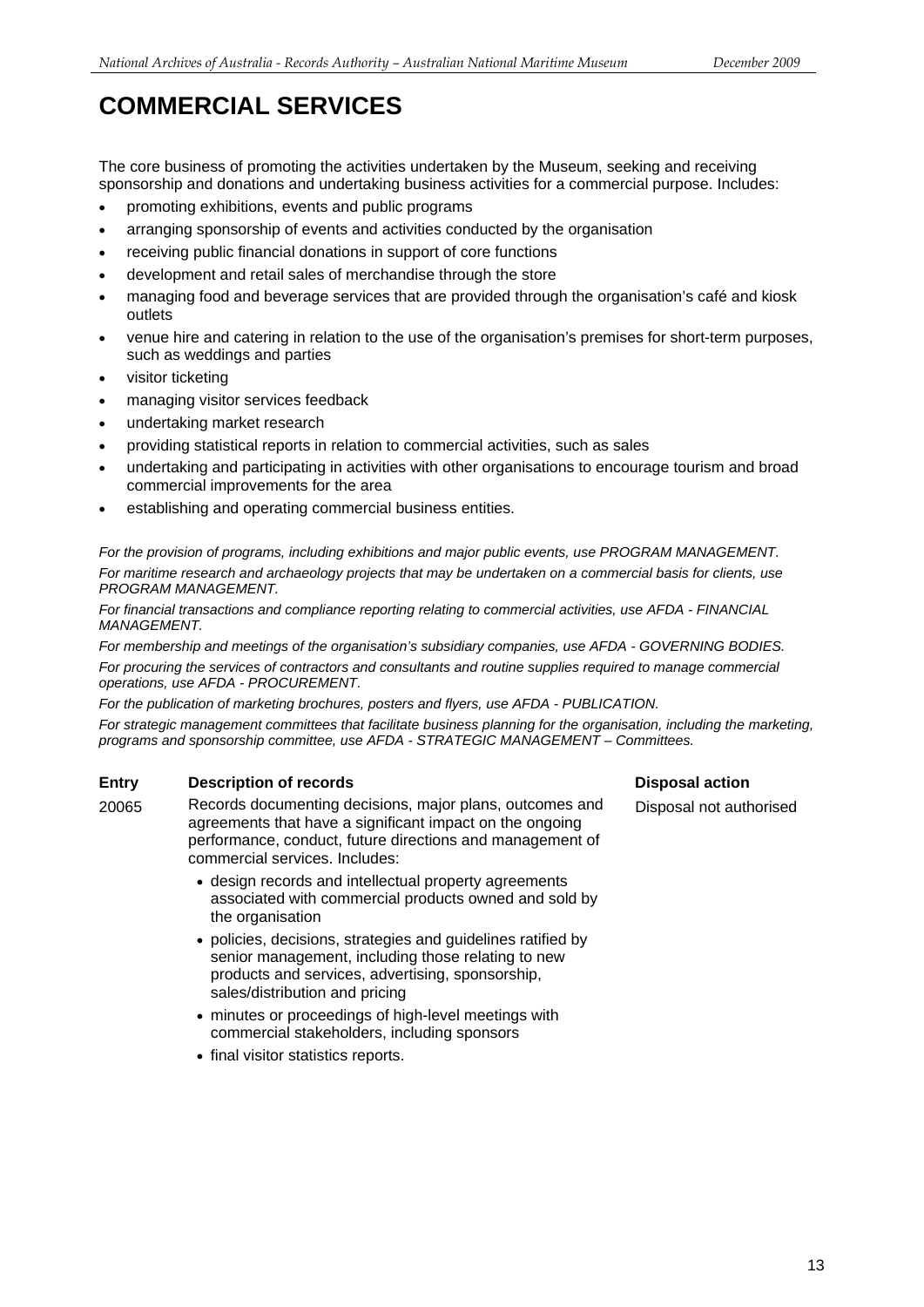## **COMMERCIAL SERVICES**

### **Entry Description of records Disposal action Disposal action**

20066 Records documenting high level monitoring, reporting and compliance in relation to the commercial services core business. Includes:

- final market research reports that have an impact on the commercial operations of the museum
- final marketing plans for member events, exhibitions and other major events produced by the organisation
- final reports on sponsor activity.

*For market research reports that initiate changes in direction that develop into a new policy or strategy, use COMMERCIAL SERVICES – Class 20065.* 

20121 Records documenting administration, liaison and promotion concerning routine commercial activities. Includes:

- sponsorship agreements and contracts, relations with potential sponsors
- operational policies and procedures, such as store and visitor policies and procedures
- meetings and correspondence with franchisees and other external commercial stakeholders
- marketing plans, reports, collateral, signage requests and correspondence for commercial events and services, other than member programs, major events and exhibitions, and other minor commercial activities.
- data collected for market research and visitor reports, including completed visitor exit and tracking survey forms
- product inventories and stocktake records
- venue bookings and catering arrangements
- photographs of sample venue set-up and themes provided to clients
- client enquiries
- reports of commercial and marketing activities, such as sales reports.

Destroy 20 years after last action

Destroy 7 years after last action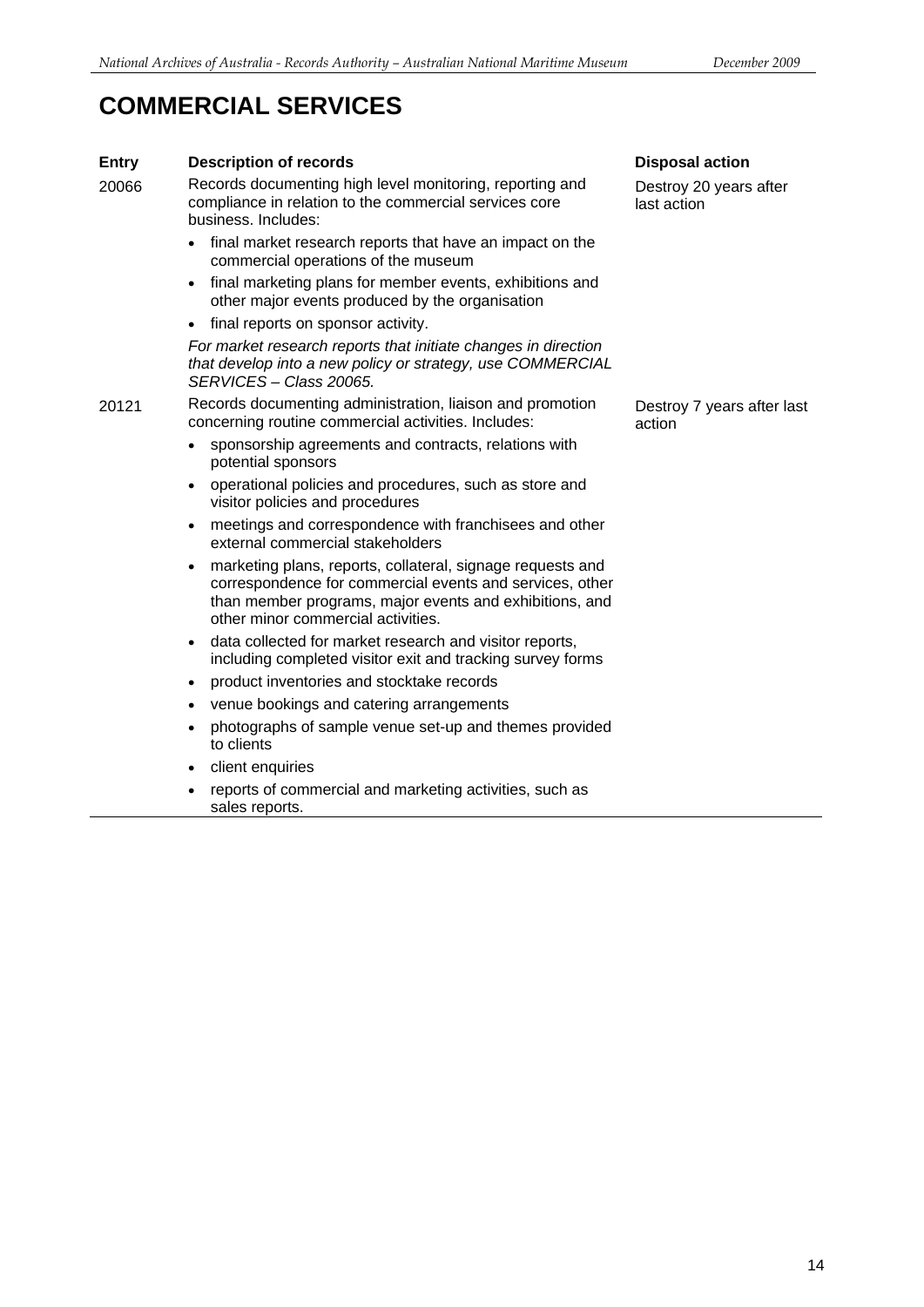The core business of managing and delivering cultural and associated programs that draw upon material in the national maritime collection or otherwise in the possession of the Museum, and that disseminate information about Australian maritime history to the public and maritime heritage stakeholders. Includes:

- managing core gallery, traveling and temporary exhibitions by means such as production scheduling, budgeting, preparation of exhibition content lists, label texts, exhibition design and construction, liaison and receipt of loans from external sources of material for exhibition and/or design elements, agreements for terms of loan, arranging secure transportation of material, assessment, conservation/treatment and reporting on the condition of material for exhibition, preparation commissioning, development of audiovisual and interactive content and negotiating copyright arrangements
- developing, receiving submissions, and approving concepts for exhibitions, major events, and commemorations, including those that take place exclusively online
- securing grants and other funds, excluding sponsorships, and entering into agreements with external sources in relation to cultural programs
- supporting exhibitions and major events by providing adult, school, family and infant education programs, visitor events and the members program
- providing ongoing adult, school, family, infant and member education programs and visitor events that are not linked to specific exhibitions/events
- promoting and assisting with the development of maritime heritage through involvement in assistance programs, such as the Maritime Museums of Australia Project Support Scheme (MMAPSS)
- managing and facilitating access to information about surviving vessels of significance to Australia's maritime heritage, including details of historic boats, their designers, builders and owners, through programs such as the Australian Register of Historical Vessels
- managing commemorative programs, such as the Welcome Wall
- operating historical vessels and replicas, such as the HMB Endeavour
- conducting and assisting with research into matters relating to Australian maritime history, including the scientific study of underwater cultural heritage and related land-based sites, and providing expert advice and assistance to designated Australian government and overseas agencies with site management, assessment, documentation, conservation and interpretation through programs such as the Maritime Archaeology Program
- managing professional relations and providing submissions concerning the organisation's core business, programs and role as a collecting and cultural institution.

*For marketing, arranging sponsorship, producing and selling merchandise and monitoring visitor statistics in relation to programs provided by the organisation, use COMMERCIAL SERVICES.* 

*For presentations given for public or cultural relations purposes, use AFDA - COMMUNITY RELATIONS – Addresses (Presentations).* 

*For the handling of general requests for information about the Museum and its services by the general public or another organisation, use AFDA - COMMUNITY RELATIONS – Enquiries.* 

*For master press releases, including those relating to the organisation's program management core business, use AFDA - COMMUNITY RELATIONS – Media Relations.* 

*For the management and provision of library services, including requests from internal and external clients, use AFDA - INFORMATION MANAGEMENT.* 

 *For the management of health and safety matters, such as exhibition fit-out and voyaging, related to the provision of programs, use AFDA - OCCUPATIONAL HEALTH & SAFETY (OH&S).* 

*For procuring the services of contractors and consultants and routine supplies required to manage programs, use AFDA - PROCUREMENT.* 

*For published material produced by the organisation, including exhibition publications and published presentations, use AFDA - PUBLICATION.* 

*For building security arrangements made for the provision of programs, use AFDA - PROPERTY MANAGEMENT - Security.* 

*For strategic management committees that facilitate business planning for the organisation, including the strategic collection and exhibitions committee, use AFDA - STRATEGIC MANAGEMENT – Committees.*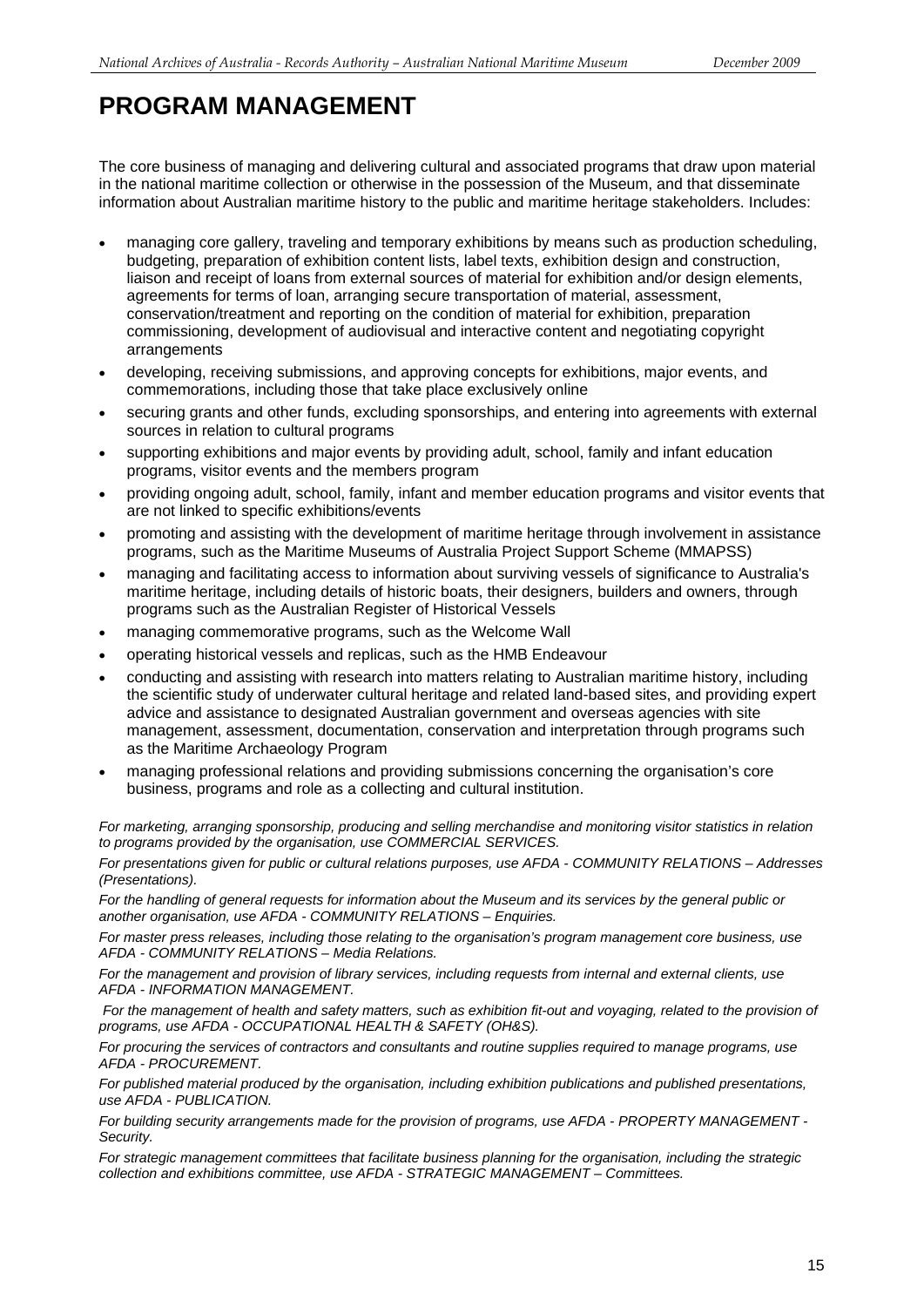### **Entry** Description of records Disposal action **Disposal action**

20072 Records documenting the program management core business that relate to high-level planning, agreements, control, meetings, submissions and evaluation. Includes:

- final project documentation for exhibitions and major events produced and co-produced by the organisation or reflecting major core gallery fit-outs or changeovers where there are notable changes to the structure and presentation or fleet displays. Notable changes are defined as those where the change of objects results in a change to the informational content of the theme or sub-theme. Such documentation includes approved concept proposals, information that supports objects on display, eg. labels, design drawings, exhibition content lists, installation view photographs, audiovisual and interactive content, incoming loans, including those on long term display in core galleries, rights agreements and consolidated public reaction reports
- minutes, agendas and papers of the organisation's program management committees including those relating to core gallery changeovers, concept development and events development, but excluding the strategic collection and exhibition committee comprising governing body representatives
- VIP guest list, master invitations and visitor books for the opening of exhibitions and major events presented by the organisation
- final strategic policies, such as those covering the development of major exhibitions, events and member and commemorative programs provided by the organisation
- minutes, agendas and papers of maritime heritage and cultural related committees, such as the Maritime Archaeological Advisory Panel, where the organisation is the primary Commonwealth government representative
- final reports relating to the extent and nature of media coverage for an exhibition/event
- submissions to external organisations in relation to matters affecting the organisation's cultural programs
- joint ventures, partnership agreements and the exchange of innovative ideas with other institutions in relation to the provision of cultural heritage programs
- database that constitutes the Australian Register of Historical Vessels, including records documenting vessel registrations (strategic planning and committees covered above)
- final documentation of commemorative programs, such as the Welcome Wall
- applications, approvals, acquittal reports, final reports to the administering department and products created by grant recipients, such as publications promoting collections through financial assistance projects, eg. MMAPSS, USA Gallery Fellowship

**NB:** class 20072 continues over the page

Retain as national archives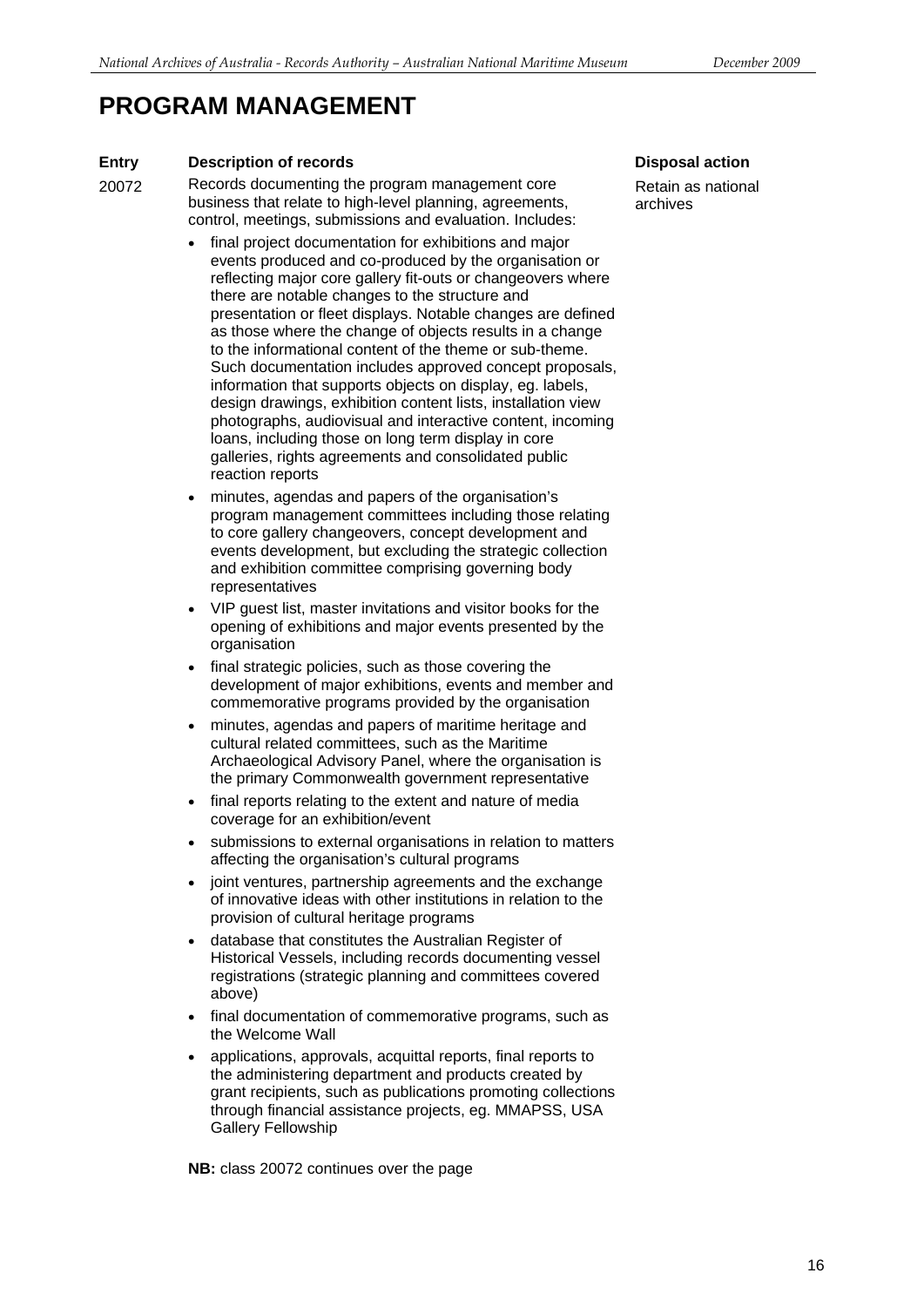#### **Entry Description of records Disposal action Disposal action**

20072

continued

- final versions of unpublished presentations, including addresses and lectures, given in relation to maritime heritage, research and archaeology that contribute significantly to the community's understanding and appreciation in the field
- formal requests and reports relating to the organisation's maritime archaeology program, including those documenting research, scientific study of underwater cultural heritage and related land-based sites, and the provision of expert advice and assistance to designated Australian government and overseas agencies on site management, assessment, documentation, conservation and interpretation
- original research and digital or audiovisual productions supporting permanent exhibitions or temporary exhibitions initiated by the organisation, such as those which contain rare or unique accumulations of material on a topic or case, including oral history projects. Also includes responses to public enquiries where original research is generated.
- 20073 Records documenting the program management core business that relate to routine arrangements that contain a moderate level of risk for events produced or co-produced by the organisation. Includes:
	- routine incoming loan agreements, including application forms, written requests, approvals and routine condition reports on incoming loans
	- registration of participants for commemorative programs, such as the Welcome Wall.
- 20074 Records documenting the program management core business that relate to routine management or logistical matters, minor events produced by the organisation or events produced by other organisations. Includes:
	- operational policies and procedures, such as temporary and travelling exhibition policies and procedures and vessel operating procedures
	- final project documentation, such as schedules, outcome reports, agreements and correspondence, for minor events, such as school holiday and adult education programs, routine member events, participation in events or exhibitions produced by an external organisation or minor core gallery revisions/fit-outs
	- project budgets, exhibition material condition reports, and preparation and logistical arrangements (Commonwealth transportation of items) relating to major and minor events
	- program/event proposals that are not approved to proceed

**NB:** Class 20074 continues over the page

Retain as national archives

Destroy 20 years after last action

Destroy 7 years after last action